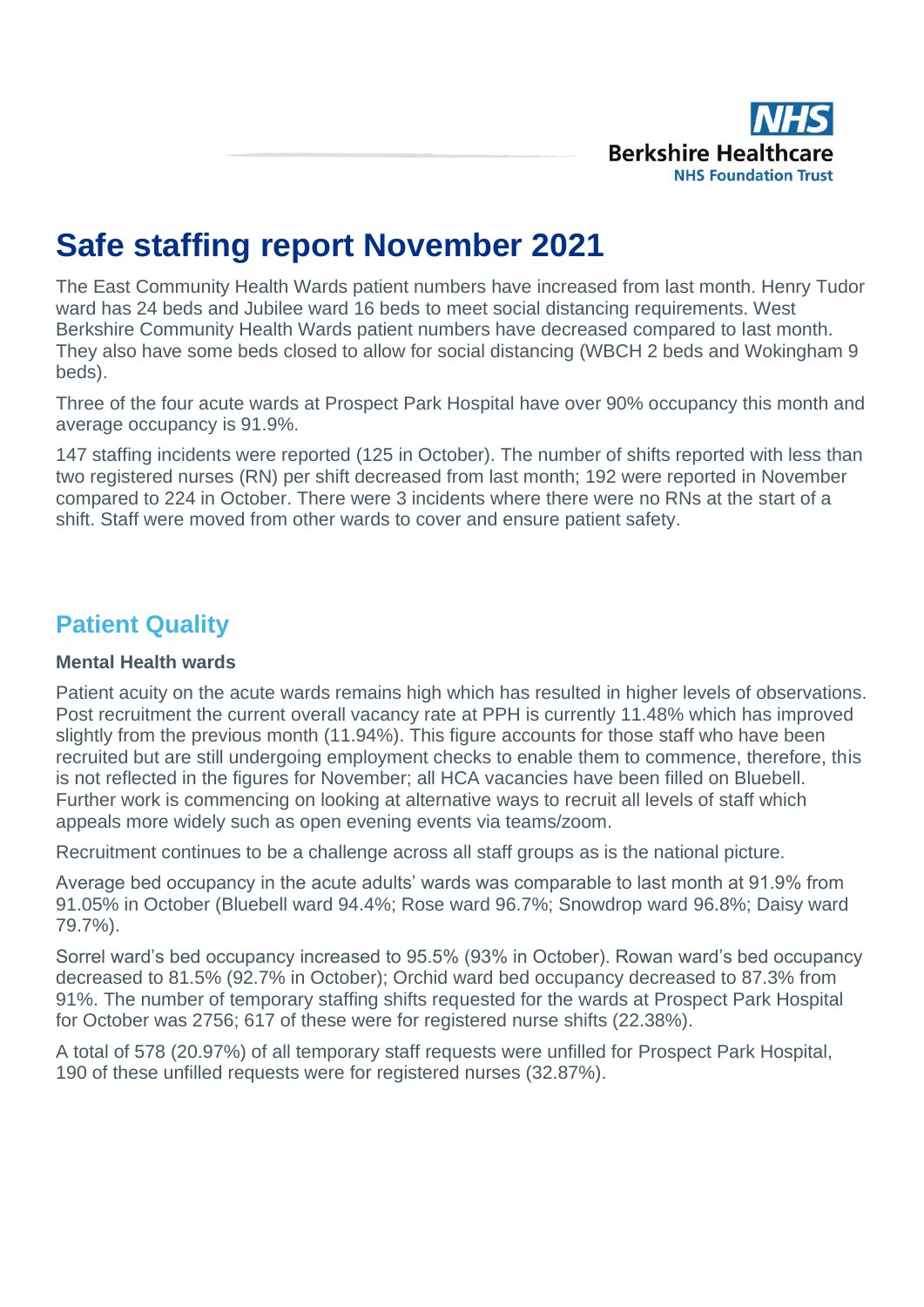There were 139 shifts with less than two registered nurses on a shift (186 in October). Daisy had 38 shifts and Rose had 31 shifts with less than two registered nurses. On shifts with less than two registered nursing staff there were senior clinical staff on the wards (Matron, Ward Manager and Clinical Development Lead) and therapy staff based on the wards 9-5pm during the week that provided support. Staff were moved across the hospital (including APOS staff) to assist wards in meeting their minimal staffing requirements when required, support was also provided by the Designated Senior Nurse on duty. In addition, several AHPs worked on the wards to support existing nursing staff and Nurse Associates were utilised when available.

Campion unit bed occupancy increased to 42.6% from 34.4% in October. There were 0 shifts with less than two registered nurses. The number of temporary staffing shifts requested for Campion unit was 190; 75 of these were for registered nurse shifts (39.47%). A total of 20 (10.52%) of all temporary staff requests were unfilled. There were 2 unfilled requests for a registered nurse  $(10\%)$ .

Table 1 below shows the current staffing position at PPH by registered and unregistered staff. This is in line with the new finance forecast plan developed this month hence slight changes in establishments. These figures are less posts offered.

|            | <b>Registered</b><br><b>nurses</b><br>(wte) | <b>Vacancy</b><br>(wte) |                   | <b>Unregistered</b><br>nurses (wte) | <b>Vacancy</b><br>(wte) | <b>Total available</b><br>unregistered<br>nurses (wte) |  |  |
|------------|---------------------------------------------|-------------------------|-------------------|-------------------------------------|-------------------------|--------------------------------------------------------|--|--|
| <b>PPH</b> | 111.16                                      | 29.6<br>(26.62)         | 81.56<br>(73.37%) | 190.24                              | 45.68<br>$(24.01\%)$    | 144.56<br>(75.99%)                                     |  |  |

#### **Table 1. Current vacancies:**

## **Community Health wards (CHS)**

East community ward numbers have stabilised but are lower than the West community wards. Jubilee ward had 16 beds and Henry Tudor ward has 24 beds available due to meeting social distancing requirements. West wards also have less beds available due to social distancing requirements. West Berkshire have 43 beds available (2 closed for social distancing across Donnington and Highclere wards) and Wokingham have 37 beds available (9 beds closed for social distancing across both wards: Windsor ward-6 and Ascot ward-3).

The average bed occupancy for the West CHS wards has decreased for November to 76.53% from 88.74% in October; (Oakwood Unit 66.76%, Donnington ward 85.3%, Highclere ward 84.2%, Ascot ward 65.4%, Windsor ward 81%). West CHS wards requested 1004 temporary shifts, 422 were for registered nurses (42.03%). A total of 366 (36.45%) shifts were unfilled; 148 were for registered nurses (40.43%).

Highclere ward had 25 shifts and Donnington ward 1 shift with less than two registered nurses; they supported each other to ensure both the wards were covered and patient safety maintained. In addition, Nurse Associates were utilised when there was no RN available. Ascot ward had 23 shifts, Windsor ward 1 shift and Oakwood unit had 0 shift with less than two registered nurses.

The SafeCare model has been successfully rolled out to the West CHS wards. Figures demonstrate that staffing levels are equal to or above the current ward establishments and that patient acuity levels are complex. Figures are provided weekly to Senior Managers.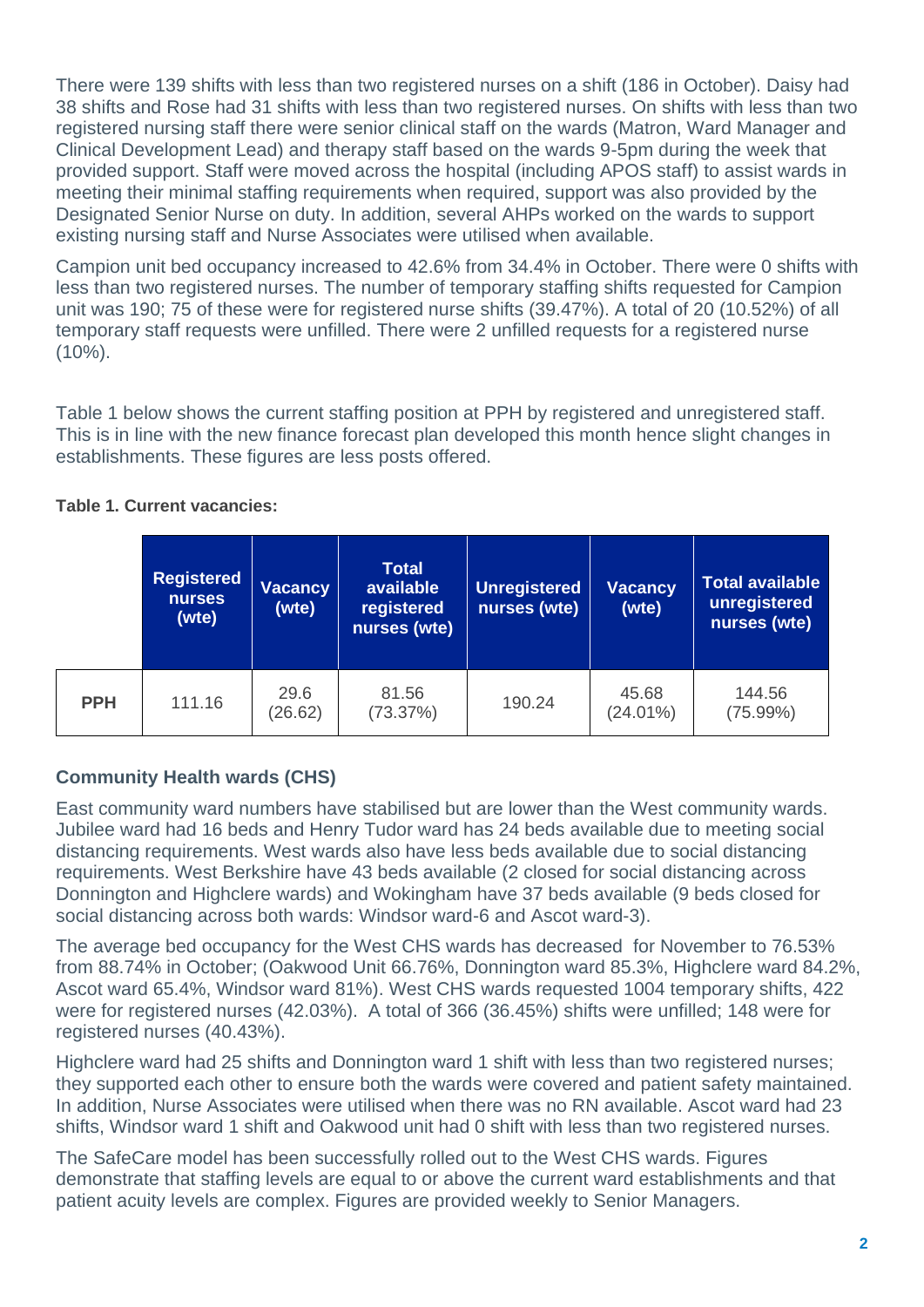The average bed occupancy for the East wards in November was 82.9% (78.15% in October); Jubilee ward 81.5%, Henry Tudor ward 84.3%. Henry Tudor ward has a bed capacity of 24 beds as patients and Jubilee ward 16 beds to allow for social distancing requirements. East CHS wards requested 299 temporary shifts; 87 (29.09%) were for registered nurses. A total of 53 shifts (17.72%) were unfilled; 7 was for registered nurses (13.20%). There were 3 shifts with less than two registered nurses on Jubilee ward and 0 on Henry Tudor ward.

Both Henry Tudor ward and Jubilee ward have now adopted a mixed shift pattern of both 7.5 hour shifts and 12 hour shifts to improve both work life balance for staff and manage the increasing acuity and dependency of the patients. This was following a three- month trial on both wards and feedback from staff. The SafeCare model has almost completed implementation on both East CHS wards and is going live in December 2021.

An incident occurred on 16 September 2021 on Henry Tudor ward and is being investigated as an SI by the trust. The patient sustained a fall and there are indications that it could have been attributed to staffing levels in conjunction with high patient acuity at the time. The patient was transferred to secondary care and passed away on 25 September 2021.

**Table 2:** below shows the current staffing position on the community health wards by registered and unregistered staff. These reflect the budget for 2021/22.

|                                    | <b>Registered</b><br><b>nurses</b><br>(wte) | Vacancy<br>(wte) | <b>Total</b><br>available<br>registered<br>nurses (wte) | <b>Unregistered</b><br>nurses (wte) | Vacancy<br>(wte) | <b>Total available</b><br>unregistered<br>nurses (wte) |
|------------------------------------|---------------------------------------------|------------------|---------------------------------------------------------|-------------------------------------|------------------|--------------------------------------------------------|
| <b>West</b><br><b>CHS</b><br>wards | 62.85                                       | 3<br>$(4.77\%)$  | 59.85<br>(95.23%)                                       | 78.88                               | 4<br>$(5.07\%)$  | 74.88<br>(94.93%)                                      |
| <b>East</b><br><b>CHS</b><br>wards | 21.29                                       | 5<br>(23.48%)    | 16.29<br>(76.52%)                                       | 33.01                               | 3<br>$(9.08\%)$  | 30.01<br>$(90.92\%)$                                   |
| <b>Total</b>                       | 84.14                                       | 8<br>$(9.5\%)$   | 76.14<br>$(90.5\%)$                                     | 111.89                              | 7<br>(6.25%)     | 104.89<br>(93.75%)                                     |

#### **Triangulation of Incident Data**

The triangulation of the patient safety incident data sets involves medication, patients found on the floor, pressure ulcers, absent and missing, seclusions, prone restraints, self–harm and assaults with staffing level. No incidents were reported as moderate or above during the month as a result of safe staffing.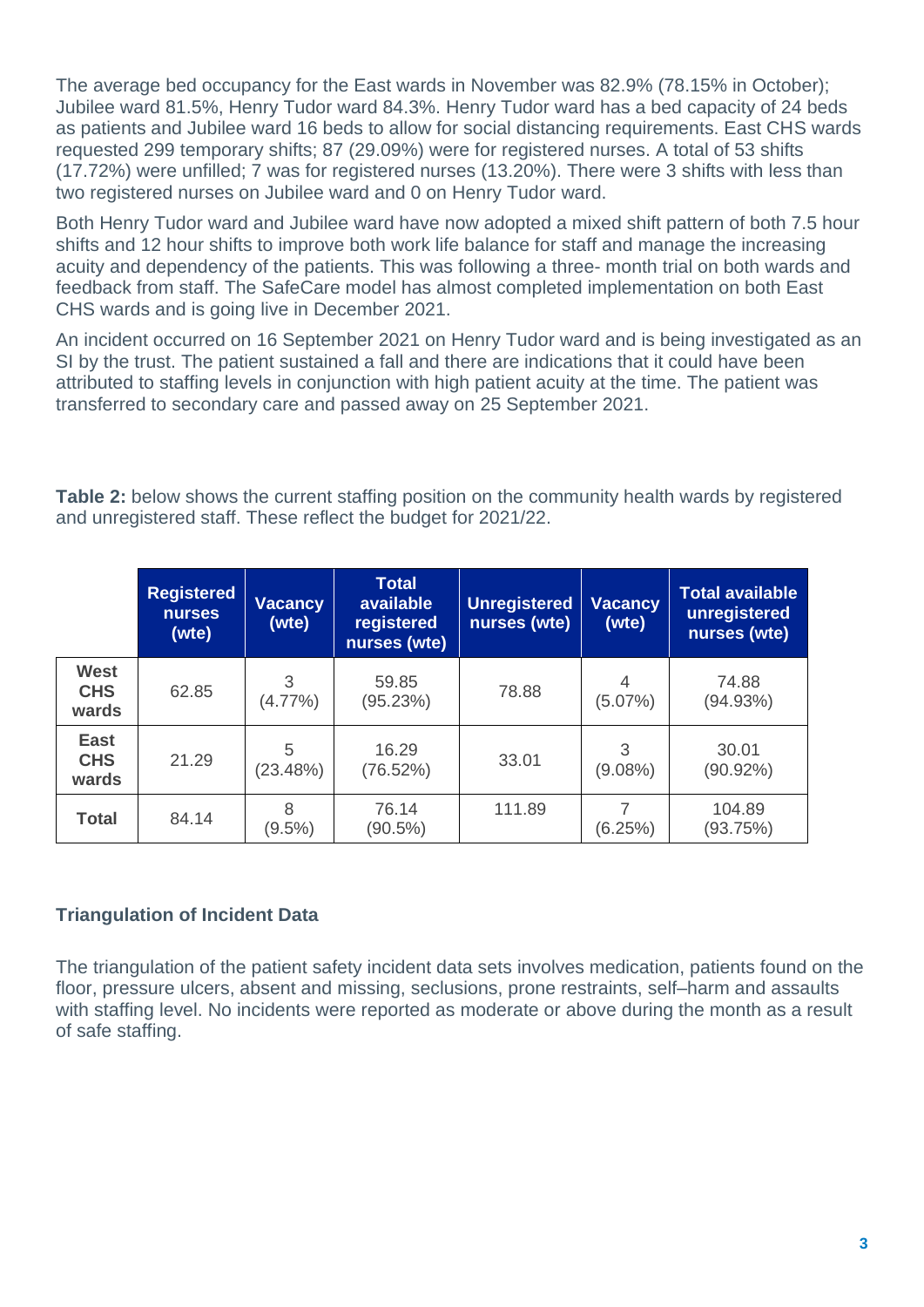#### **Safe Staffing Declaration**

Whilst patient safety was maintained across all wards and no incidents were directly reported in relation to safe staffing; all of the wards at PPH have the highest numbers of registered nurse vacancies and as a result continue to use high levels of temporary staff to achieve the position of safe staffing numbers and therefore, patient experience may have been compromised.

#### **Financial Implications**

• Continued usage of temporary staff including registered nursing to cover vacancies, absence and levels of observations for patients

#### **Risk Implications**

• Number of current registered nurse vacancies across wards

#### **Care Hours per Patient Day (CHPPD)**

The publication of Lord Carter's review, 'Operational productivity and performance in English acute hospitals: Unwarranted variations', in February 2016 highlighted the importance of the ensuring efficiency and quality across the whole NHS. One of the obstacles identified in eliminating unwarranted variation in clinical staff distribution within the NHS provider sector has been the absence of a single means of consistently recording, reporting and monitoring staff deployment.

In order to provide a consistent way of recording and reporting deployment of staff providing care on inpatient wards, the Care Hours per Patient Day (CHPPD) metric was developed and while it is recognised that the needs of patients using services are often quite different, the CHPPD measure provides a representation of the number of care hours available to patients and it is expected that this measure will enable wards of a similar size, speciality and patient group to be benchmarked in the future. Collection of this data has only just commenced nationally so there is currently limited benchmarking data available at present. CHPPD for all the inpatient areas within Berkshire Healthcare is captured within Table 3 alongside the fill rate and bed occupancy.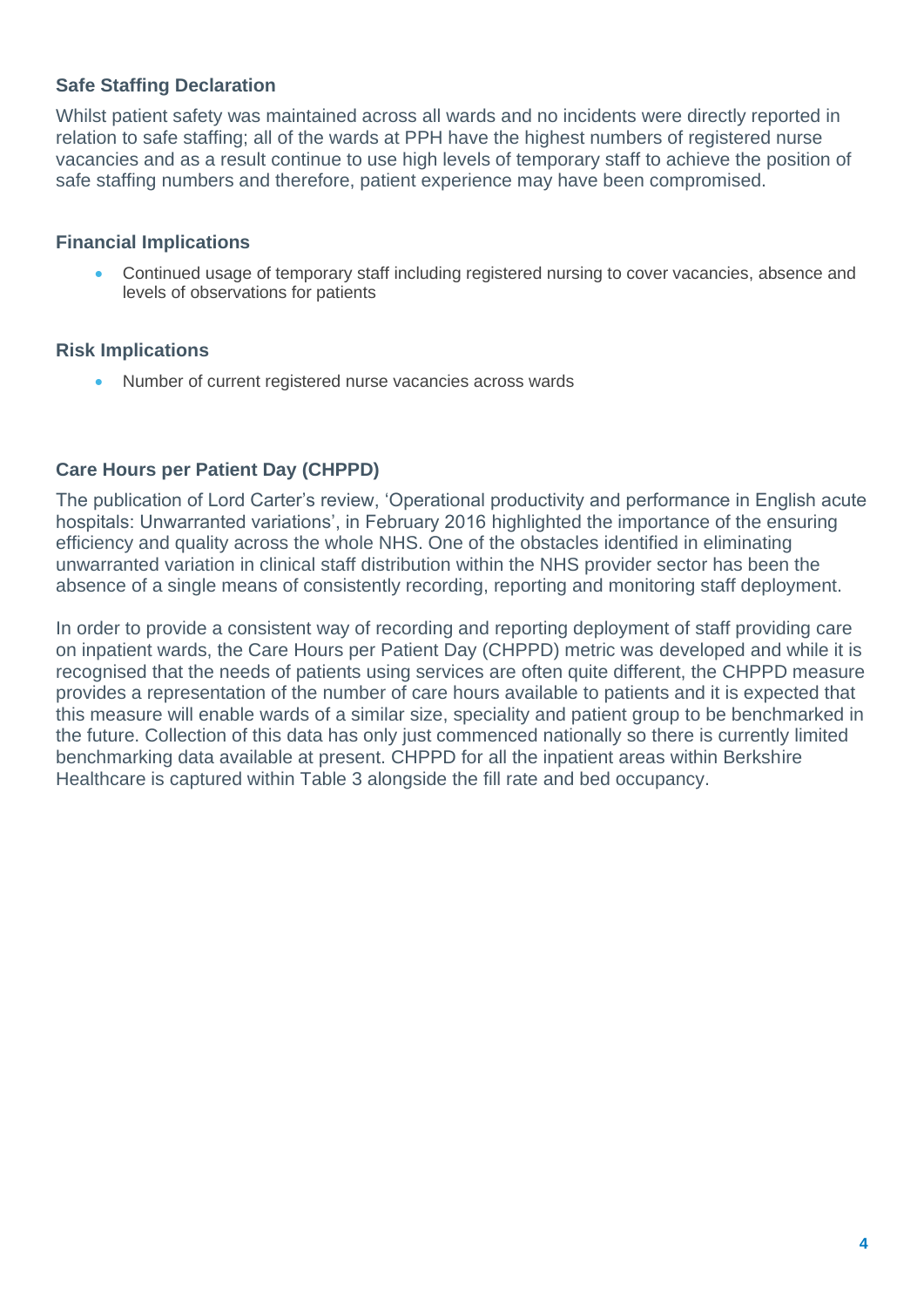**Table 3:** shows the CHPPD on Berkshire Healthcare wards for and provides comparison with available data in model hospital when comparing with other Trusts with the same CQC rating.

|                    | Table 3: Reported CHPPD per ward during<br>November 2020 | Data taken from Model Hospital's latest<br>available report September 2020 |                        |  |  |  |  |  |  |  |
|--------------------|----------------------------------------------------------|----------------------------------------------------------------------------|------------------------|--|--|--|--|--|--|--|
| <b>Ward</b>        | <b>Berkshire Healthcare</b>                              | <b>Peer median</b>                                                         | <b>National median</b> |  |  |  |  |  |  |  |
| <b>Bluebell</b>    | 9.5                                                      |                                                                            |                        |  |  |  |  |  |  |  |
| Daisy              | 12.6                                                     | 10.51                                                                      | 10.16                  |  |  |  |  |  |  |  |
| Rose               | 9.5                                                      |                                                                            |                        |  |  |  |  |  |  |  |
| Snowdrop           | 8.9                                                      |                                                                            |                        |  |  |  |  |  |  |  |
| Rowan              | 14.8                                                     | 12.73                                                                      | 12.77                  |  |  |  |  |  |  |  |
| Orchid             | 13.9                                                     |                                                                            |                        |  |  |  |  |  |  |  |
| Sorrel             | 19.7                                                     | 21.39                                                                      | 22.27                  |  |  |  |  |  |  |  |
| Campion            | 51.2                                                     | 28.40                                                                      | 30.59                  |  |  |  |  |  |  |  |
| Donnington         | 6.7                                                      |                                                                            |                        |  |  |  |  |  |  |  |
| Highclere          | 7.7                                                      |                                                                            |                        |  |  |  |  |  |  |  |
| Oakwood            | 8.6                                                      |                                                                            |                        |  |  |  |  |  |  |  |
| Ascot              | 9.6                                                      | $\overline{7}$                                                             | $\overline{7}$         |  |  |  |  |  |  |  |
| Windsor            | 7.7                                                      |                                                                            |                        |  |  |  |  |  |  |  |
| <b>Henry Tudor</b> | 8.1                                                      |                                                                            |                        |  |  |  |  |  |  |  |
| <b>Jubilee</b>     | 10.0                                                     |                                                                            |                        |  |  |  |  |  |  |  |

Comparison with the national and peer medians demonstrate a continued variance between Berkshire Healthcare wards and other comparable trusts. Due to the lower-than-expected bed occupancy, particularly on Campion Unit, the CHPPD appears high.

## **Reporting**

NHS England requires Trusts to submit monthly staffing data which is displayed on NHS Choices and on the Trust website. The staffing information required to be displayed is the total monthly planned staff hours versus actual staff hours (percentage fill). This information is split by day shift/ night shift and by registered nurses/ unregistered care staff. NHS England has not released the parameters against which staffing levels should be RAG rated as this is a decision for local Trusts and their Board. This information is detailed in Table 4 of the report.

Guidance published in November 2014 by the Department of Health based on NICE guidelines for safe staffing (in acute hospitals) identified 'red flags' where safety has the potential to be compromised. One of these red flags was monitoring when wards had less than two registered nurses present on the ward during a shift. All our Mental Health and Community Wards are staffed to provide two registered staff on every shift and the shifts with less than two registered staff on duty are detailed in table 4. For Campion Unit (Learning Disability unit) the agreed staffing levels are two registered nurses during the day and one registered nurse at night, therefore it is breaches in these levels that are captured in Table 4 for Inpatient wards.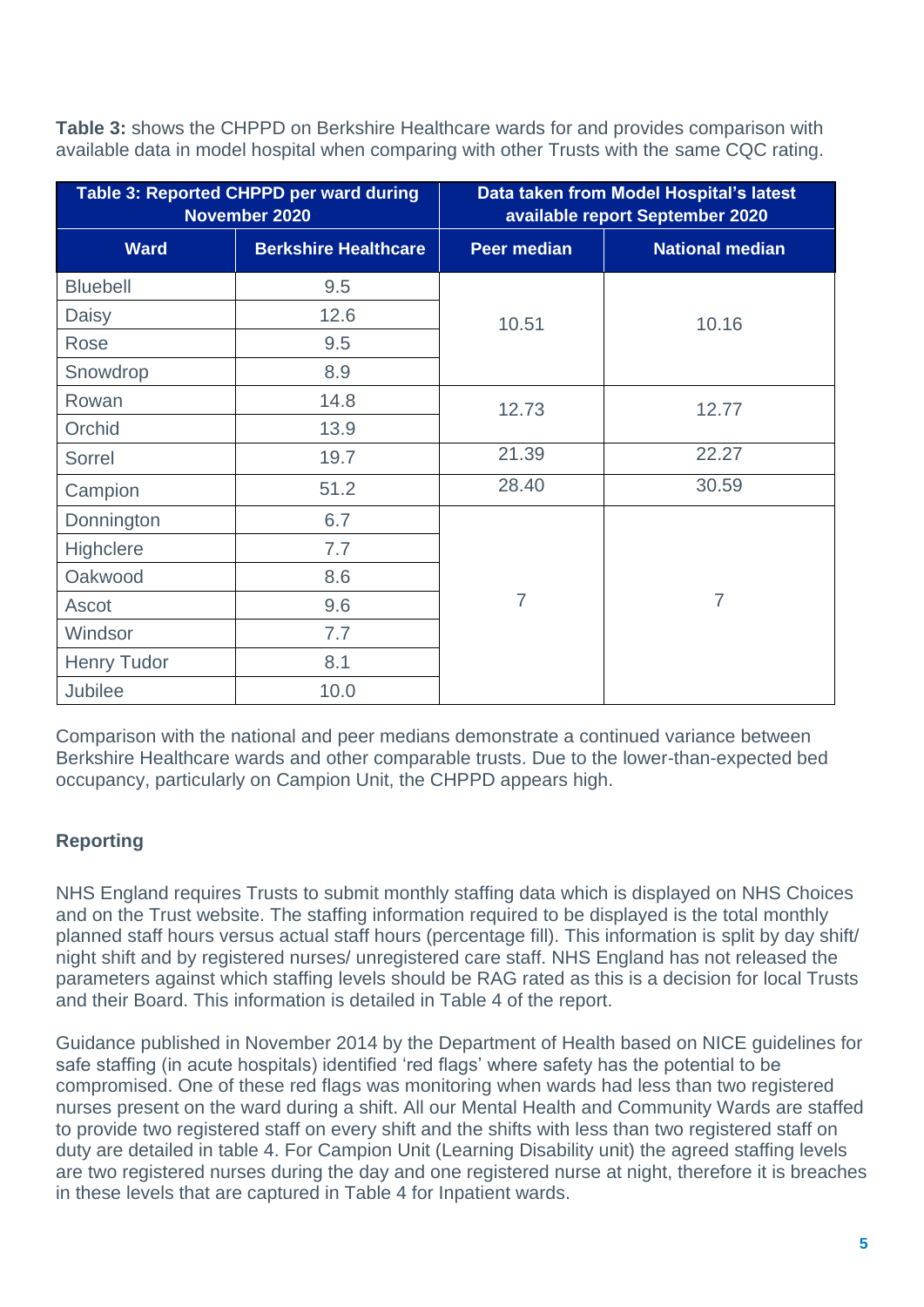#### **Main themes from this month's report:**

- Three out of the four mental health wards had occupancy of over 90%
- Recruitment of both Registered Nurses and HCAs remains challenging in line with the national picture
- There continues to be a high level of temporary staff usage to cover vacancies, absences and high levels of observations

#### **Table 4**

displays the total budgeted workforce, vacancy, sickness and maternity leave. The total monthly planned staff hours versus actual staff hours (percentage fill) along with the care hours per patient day (CHPPD) are also reported. This information is split by day shift/night shift and by registered nurses/unregistered care staff. Sickness and maternity leave data not available in time for this report.

Overall RAG rating for the table is indicated as: